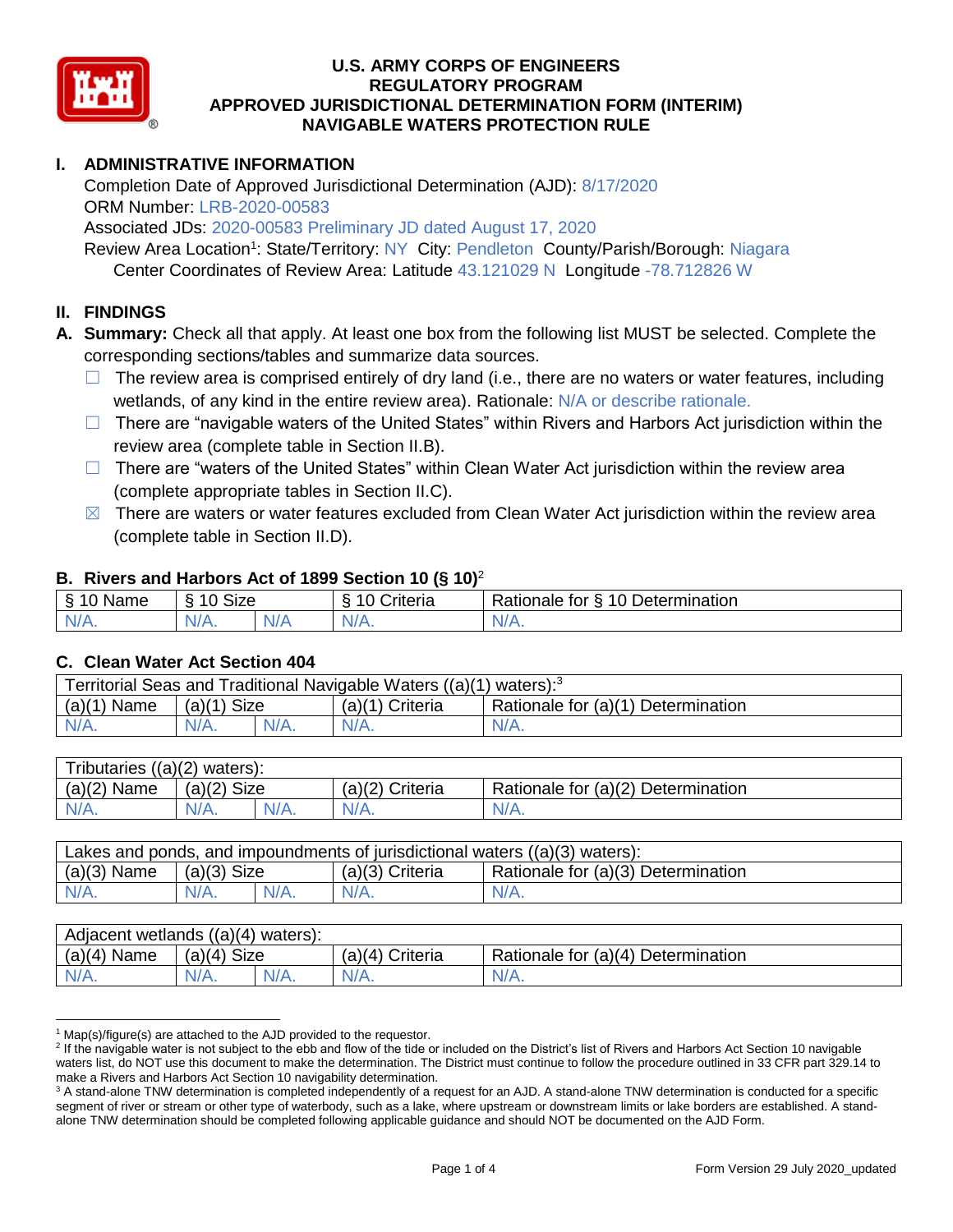

### **D. Excluded Waters or Features**

| Excluded waters $((b)(1) - (b)(12))$ : <sup>4</sup> |                       |                  |                        |                                                        |  |  |  |  |
|-----------------------------------------------------|-----------------------|------------------|------------------------|--------------------------------------------------------|--|--|--|--|
| <b>Exclusion Name</b>                               | <b>Exclusion Size</b> |                  | Exclusion <sup>5</sup> | Rationale for Exclusion Determination                  |  |  |  |  |
| <b>Wetland 3</b>                                    | 5.86                  | $\text{acre}(s)$ | $(b)(1)$ Non-          | Wetland 3 does not meet the definition of an           |  |  |  |  |
|                                                     |                       |                  | adjacent wetland.      | $(a)(1), (a)(2), (a)(3),$ or $(a)(4)$ water. Wetland 3 |  |  |  |  |
|                                                     |                       |                  |                        | meets the definition of a wetland. Specifically        |  |  |  |  |
|                                                     |                       |                  |                        | Wetland 3 does not directly abut an $(a)(1)-(a)(3)$    |  |  |  |  |
|                                                     |                       |                  |                        | water within a typical year, is not inundated by       |  |  |  |  |
|                                                     |                       |                  |                        | an $(a)(1)-(a)(3)$ water, is not separated from an     |  |  |  |  |
|                                                     |                       |                  |                        | (a)(1)-(a)(3) water by a natural berm or barrier,      |  |  |  |  |
|                                                     |                       |                  |                        | and is not separated from another water by a           |  |  |  |  |
|                                                     |                       |                  |                        | man made feature that has an engineered                |  |  |  |  |
|                                                     |                       |                  |                        | mechanism for water exchange in a typical year.        |  |  |  |  |
|                                                     |                       |                  |                        | The nearest tributary is Donner Brook which is         |  |  |  |  |
|                                                     |                       |                  |                        | located approximately 2300 linear feet to the          |  |  |  |  |
|                                                     |                       |                  |                        | west, which is Donner Brook, a perennial               |  |  |  |  |
|                                                     |                       |                  |                        | tributary that shows up in all aerial photographs      |  |  |  |  |
|                                                     |                       |                  |                        | listed below as having water and as a solid-blue       |  |  |  |  |
|                                                     |                       |                  |                        | line stream on all USGS resources. Based on            |  |  |  |  |
|                                                     |                       |                  |                        | the wetland delineation titled "Wetland"               |  |  |  |  |
|                                                     |                       |                  |                        | Delineation Report: Borrego Solar - Donner             |  |  |  |  |
|                                                     |                       |                  |                        | Road Pendleton: Donner Road, Pendleton, NY             |  |  |  |  |
|                                                     |                       |                  |                        | 14094" with amended maps identified "PJD               |  |  |  |  |
|                                                     |                       |                  |                        | Figure 1; dated July 2020" and "AJD Figure;            |  |  |  |  |
|                                                     |                       |                  |                        | dated July 2020.", an in-office resource review,       |  |  |  |  |
|                                                     |                       |                  |                        | the June 16, 2020 site visit, and the APT report       |  |  |  |  |
|                                                     |                       |                  |                        | discussion below, it has been determined that          |  |  |  |  |
|                                                     |                       |                  |                        | Wetland 3 is a (b)(1) Non-adjacent wetland.            |  |  |  |  |

## **III. SUPPORTING INFORMATION**

**A. Select/enter all resources** that were used to aid in this determination and attach data/maps to this document and/or references/citations in the administrative record, as appropriate.

 $\boxtimes$  Information submitted by, or on behalf of, the applicant/consultant: "Wetland Delineation Report: Borrego Solar – Donner Road Pendleton: Donner Road, Pendleton, NY 14094" with amended maps identified "PJD Figure 1; dated July 2020" and "AJD Figure; dated July 2020"

This information is and is not sufficient for purposes of this AJD. Rationale: The information is sufficient upon changes to the mapping made based on the Corps of Engineers and NYS Department of Environmental Conservation site visit performed on June 16, 2020. Two new maps dated July 2020 were submitted as an addendum and to complete information needed for the JD requests. Without the updated maps, the information would be insufficient.

- $\Box$  Data sheets prepared by the Corps: Title(s) and/or date(s).
- $\boxtimes$  Photographs: Select. Title(s) and/or date(s).
- $\boxtimes$  Corps site visit(s) conducted on: June 16, 2020.

<sup>4</sup> Some excluded waters, such as (b)(2) and (b)(4), may not be specifically identified on the AJD form unless a requestor specifically asks a Corps district to do so. Corps districts may, in case-by-case instances, choose to identify some or all of these waters within the review area.

 $5$  Because of the broad nature of the (b)(1) exclusion and in an effort to collect data on specific types of waters that would be covered by the (b)(1) exclusion, four sub-categories of (b)(1) exclusions were administratively created for the purposes of the AJD Form. These four sub-categories are not new exclusions, but are simply administrative distinctions and remain (b)(1) exclusions as defined by the NWPR.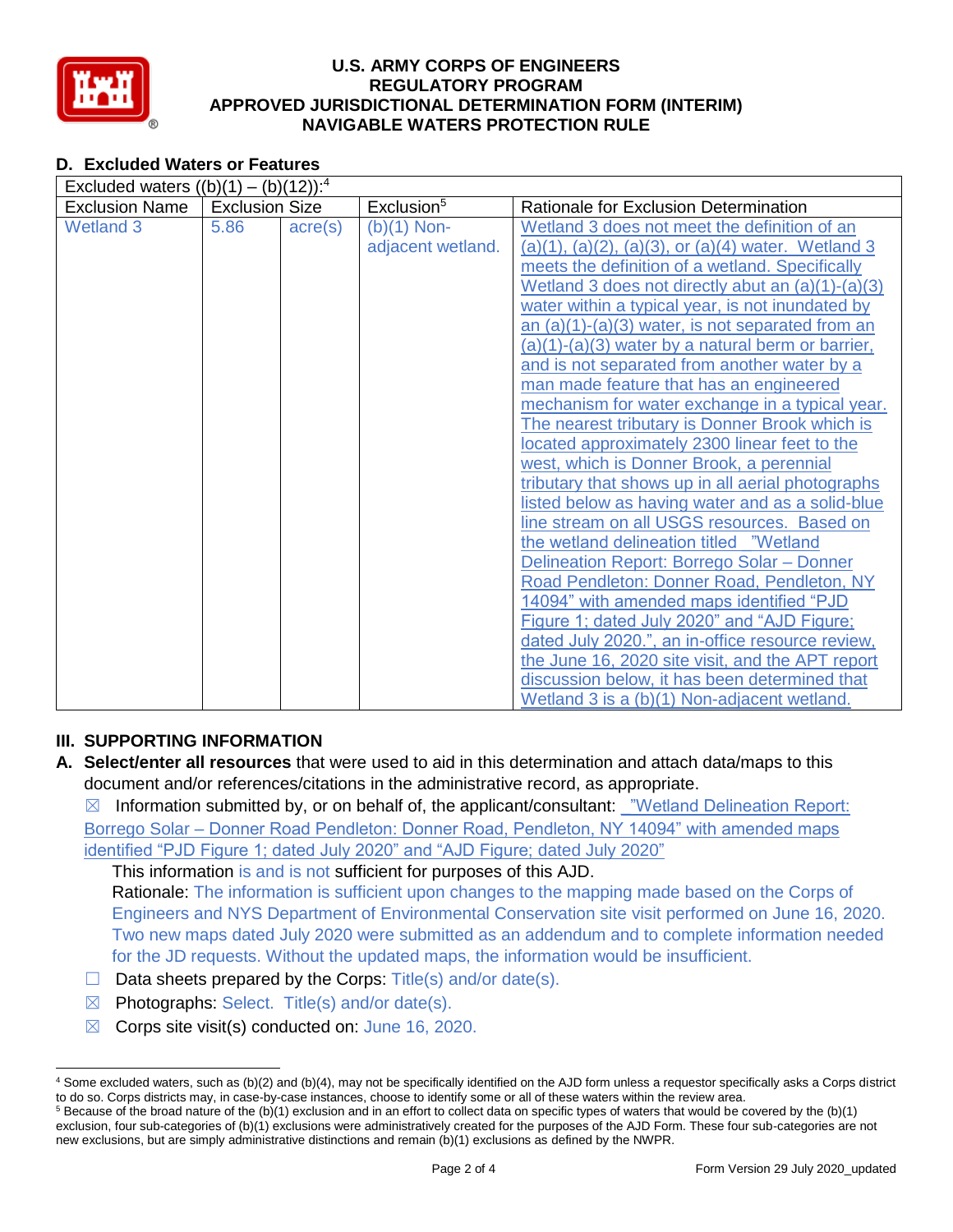

- $\Box$  Previous Jurisdictional Determinations (AJDs or PJDs): ORM Number(s) and date(s).
- ☒ Antecedent Precipitation Tool: *provide detailed discussion in Section III.B*.
- ☒ USDA NRCS Soil Survey: Web Soil Survey -

https://websoilsurvey.sc.egov.usda.gov/App/WebSoilSurvey.aspx, accessed August 5, 2020.

- ☒ USFWS NWI maps: https://fwsprimary.wim.usgs.gov/wetlands/apps/wetlands-mapper/, accessed May
- 7, 2020 and again on August 5, 2020
- ☒ USGS topographic maps: 7.5 minute series, NY-Clarence Center, 2016 and 2019 -

https://ngmdb.usgs.gov/topoview/viewer/#15/43.1243/-78.7133, accessed August 5, 2020.

| Data Source (select)              | Name and/or date and other relevant information                      |  |  |  |  |
|-----------------------------------|----------------------------------------------------------------------|--|--|--|--|
| <b>USGS Sources</b>               | N/A.                                                                 |  |  |  |  |
| <b>USDA Sources</b>               | N/A.                                                                 |  |  |  |  |
| <b>NOAA Sources</b>               | $N/A$ .                                                              |  |  |  |  |
| <b>USACE Sources</b>              | ORM2 database.                                                       |  |  |  |  |
| <b>State/Local/Tribal Sources</b> | $N/A$ .                                                              |  |  |  |  |
| <b>Other Sources</b>              | <b>NYSDEC Environmental Resource Mapper - •</b>                      |  |  |  |  |
|                                   | https://gisservices.dec.ny.gov/gis/erm/, accessed on May 7, 2020 and |  |  |  |  |
|                                   | August 5, 2020.                                                      |  |  |  |  |

#### **Other data sources used to aid in this determination:**

# **B. Typical year assessment(s):** APT Methodology

The APT pulls precipitation data from NOAA's Daily Global Historical Climatology Network. The APT evaluates normal precipitation conditions based on the three 30-day periods preceding the observation date. For each period, a weighted condition value is assigned by determining whether the 30-day precipitation total falls within, above, or below the 70th and 30th percentiles for totals from the same date range over the preceding 30 years. The APT then makes a determination of "normal," "wetter than normal," or "drier than normal" based on the condition value sum. The APT also displays results generated via the Palmer Drought Severity Index (PDSI) and the University of Delaware WebWIMP.

An APT evaluation was run for the on-site Corps of Engineers' inspection of 16JUN2020, associated with Google Earth Aerial photos for 5May2011 and 22Sep2018, and the date of the wetland delineation, 6JUL2019. The evaluation was run for weather stations in the vicinity of the site. Results indicate wetness during all years evaluated with 2 years of mild wetness (2020-mild wetness and 2018 incipient wetness) and 2011 was reported to have severe wetness. The APT condition indicates that the year was wetter than normal in 2019, but normal conditions in 2011, 2018, and 2020. Based on these conditions, the wetland boundary for Wetland 3 was determined for a typical year and are accurate. Since no flow was observed from the wetland to a downstream (a)(1)-(a)(3) water, Wetland 3 is an (b)(1) non-adjecent excluded wetland.

| Latitude | Longitude                           |  | Date PDSI Value PDSI Class      | Season        | ARC Score APT Condition  |
|----------|-------------------------------------|--|---------------------------------|---------------|--------------------------|
|          | 43.121029 -78.712826 6/16/2020 1.2  |  | Mild wetness                    | Dry Season 12 | <b>Normal Conditions</b> |
|          | 43.121029 -78.712826 10/5/2011 3.41 |  | Severe wetness Wet Season 14    |               | <b>Normal Conditions</b> |
|          | 43.121029 -78.712826 9/22/2018 0.78 |  | Incipient wetness Dry Season 11 |               | <b>Normal Conditions</b> |
|          | 43.121029 -78.712826 7/6/2019 2.88  |  | Moderate wetness Dry Season 15  |               | Wetter than Normal       |